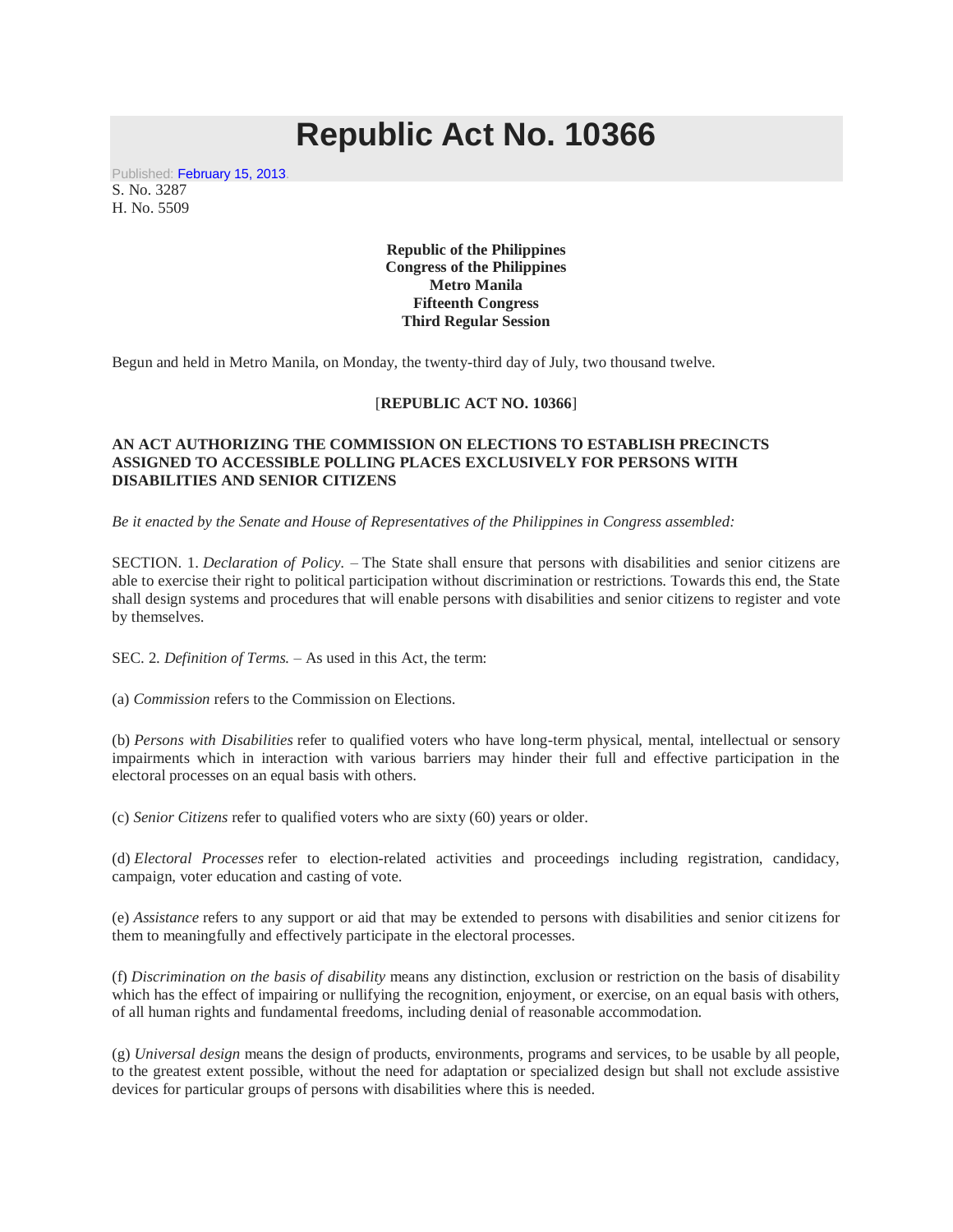(h) *Satellite registration* refers to registration conducted by an Election Officer in established satellite offices located in a public place within his or her area of jurisdiction. It accepts application for registration, transfer or transfer with reactivation, reactivation of registration records, change or correction of entries and validation of registration from all registrants or voters residing within the Election Officer's territorial jurisdiction.

(i) *Special registration* refers to registration conducted in established satellite offices by a special registration team designated by the Commission. It exclusively caters to first time person with disability and senior citizen registrants residing outside the area of jurisdiction of the regular Election Officer conducting the satellite registration.

(j) *Accessible polling place* refers to the venue where the Board of Election Inspectors (BEIs) conducts electionrelated proceedings and where the voters cast their votes. The accessible polling place shall he located at the ground floor, preferably near the entrance of the building, and is free of any physical barriers and provided with necessary services, including assistive devices.

SEC. 3. *Right to Participation in Electoral Processes. –* The State shall guarantee the political rights of persons with disabilities and senior citizens, in line with the concept of universal design, by:

(a) Ensuring that voting procedures, facilities and materials are appropriate, accessible, and easy to understand and use;

(b) Protecting the right of persons with disabilities and senior citizens to vote by secret ballot in elections without intimidation, facilitating the use of assistive and new technologies where appropriate; and

(c) Guaranteeing the free expression, in the exercise of the right of suffrage, of persons with disabilities and senior citizens, allowing assistance in voting by a person of their own choice.

SEC. 4. *Duty of the Commission to Render Assistance to Persons with Disabilities and Senior Citizens.* – It shall be the duty of the Commission to render appropriate assistance to persons with disabilities and senior citizens in coordination with government agencies and civil society organizations.

SEC. 5. *Record of Persons with Disabilities and Senior Citizens. –* The Commission shall keep an updated record of persons with disabilities and senior citizens who are registered as voters, which indicates the types of disability and the assistance they need, to assist it in determining policy directions for more inclusive and accessible electoral processes. The record shall be made accessible to concerned government offices, accredited citizens' arms, civil society monitoring groups and other organizations which promote the rights of the persons with disabilities and senior citizens, subject to specific guidelines the Commission may promulgate to protect the privacy of the individuals concerned.

SEC. 6. *Registration and Updating of Records.* – In designing the forms, the Commission must ensure that persons with disabilities and senior citizens applying for registration, reactivation, transfer, or correction of entry indicate the type(s) of disability, as well as the form(s) of assistance needed.

Persons with disabilities and senior citizens who have previously registered but have not indicated the type of disability, or who may have developed or manifested such disability after having been registered, shall be allowed, during the periods to file applications for registration, to update their registration records, and to indicate the type of disability as well as the form of assistance they need during election day. The Commission may design registration forms specifically for persons with disabilities and senior citizens, or issue supplemental forms for the said purpose, and provide for procedures to be followed by those who need to update their registration records.

SEC. 7. *Assistance in the Accomplishment of Application Form.* – A person with disability or senior citizen who cannot by himself or herself accomplish an application for registration, by reason of illiteracy or physical disability, shall be assisted by the Election Officer in the preparation of his or her application form, or by any member of an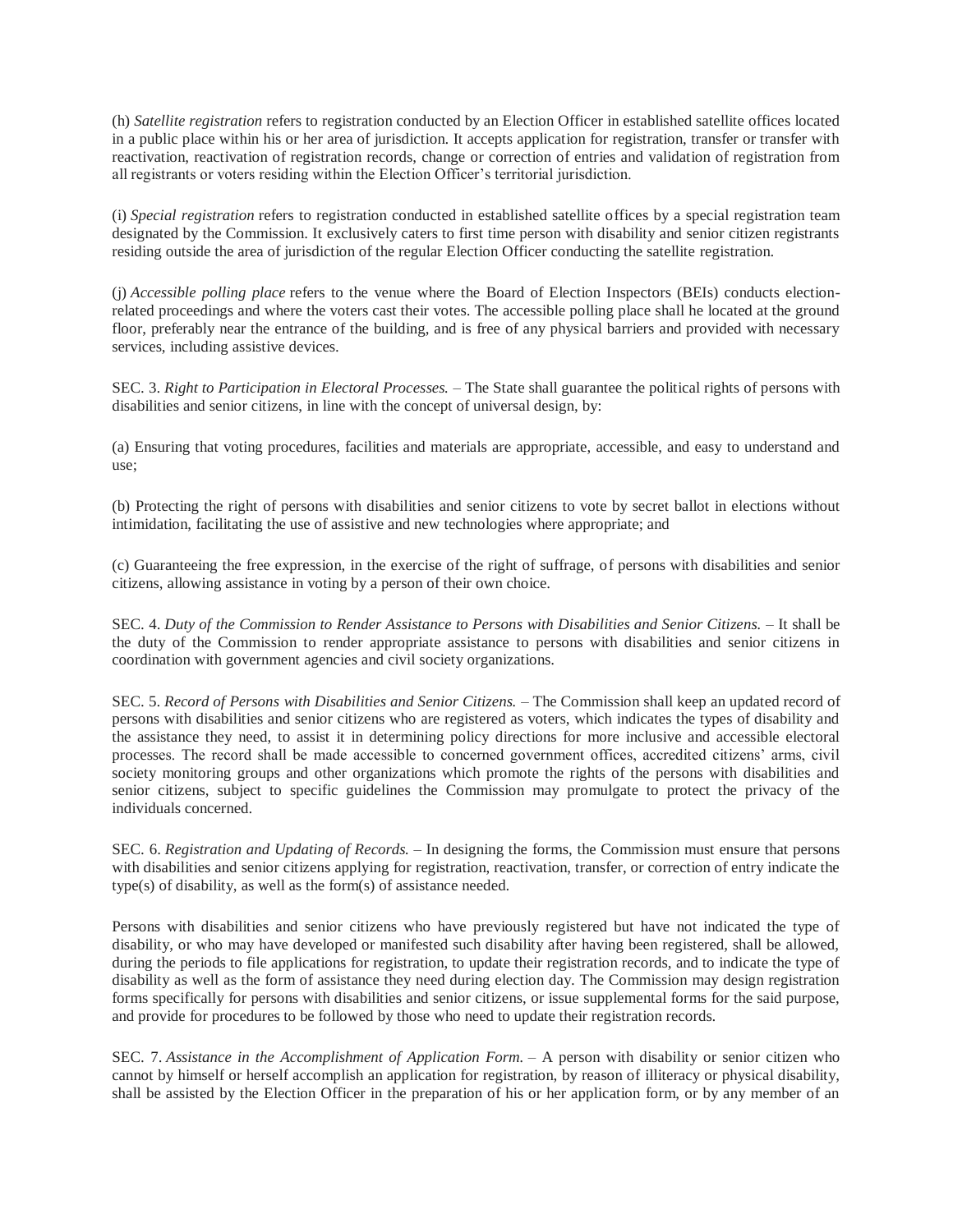accredited citizens' arm, or by a relative by consanguinity or affinity within the fourth civil degree, or if he or she has none present, by any person of his or her confidence who belongs to the same household.

SEC. 8. *Satellite and Special Registration. –* The Commission, in coordination with national government agencies and local government units, person with disability and senior citizen organizations, and other cause-oriented groups, shall conduct satellite and/or special registration for persons with disabilities and senior citizens in accessible places.

SEC. 9. *Creation of Precincts for Persons with Disabilities and Senior Citizens.* – The Commission is hereby authorized to establish precincts of a nonterritorial nature, exclusively for persons with disabilities and senior citizens who in their registration records manifest their intent to avail of their right to a separate precinct under this section. Pursuant hereto, the Commission shall establish at least one (1) such precinct, assigned to accessible polling places, for every voting center. Such precincts shall be provided with assistive devices as well as the services of experts in assisting persons with disabilities.

SEC. 10. *Ballot Design. –* In designing the ballot, the Commission shall ensure reasonable accommodation to persons with disabilities and senior citizens to enable them to accomplish the ballots by themselves.

SEC. 11. *Assistance in the Accomplishment of the Ballot.* – A person with disability or senior citizen who is illiterate or physically unable to prepare the ballot by himself or herself may be assisted in the preparation of his or her ballot by a relative by consanguinity or affinity within the fourth civil degree, or if he or she has none, by any person of his or her confidence who belongs to the same household, or by any member of the BEls. For this purpose, the person who usually assists the person with disability or senior citizen, such as a personal assistant, a caregiver or a nurse shall be considered a member of his or her household: *Provided,* That no voter shall be allowed to have an assistor on the basis of illiteracy or physical disability unless it is so indicated in his or her registration record. Nevertheless, if the physical inability to prepare the ballot is manifest, obvious, or visible, said voter shall be allowed to be assisted in accomplishing the ballot by a qualified assistor, even if not stated or indicated in the registration record: *Provided, further,* That the assistor must be of voting age.

The assistor shall hind himself or herself in a formal document under oath to fill out the ballot strictly in accordance with the instructions of the voter and not to reveal the contents of the ballot prepared by him or her, and shall prepare the ballot for the voter inside the voting booth. Except for the members of the BEIs, no assistor can assist for more than three (3) times. Any violation of this provision shall constitute an election offense punishable under Section 262 of the Omnibus Election Code.

SEC. 12. *Sensitivity Training Program.* – The Commission, in coordination with the National Council on Disability Affairs (NCDA), the Commission on Human Rights (CHR), and person with disability and senior citizen organizations, shall organize, design, and implement sensitivity trainings to persons performing electoral duties, including the Commission field officers, members of the BEIs, and accredited citizens' arms to familiarize them with the needs of the persons with disabilities and senior citizens.

SEC. 13. *Information Materials. –* The Commission shall ensure that information materials relating to the electoral processes are appropriate and accessible to persons with disabilities and senior citizens.

SEC. 14. *Appropriations.* – The initial funding of this Act shall be charged against, the current year's appropriations or from any available savings of the Commission. Thereafter, such amount as may be necessary for the continued implementation of this Act shall he included in the annual General Appropriations Act.

SEC. 15. *Implementing Rules and Regulations. –* Within sixty (60) days from the effectivity of this Act, the Commission shall promulgate the implementing rules and regulations.

SEC. 16. *Separability Clause. –* Should any provision of this Act he declared invalid or unconstitutional, the validity or constitutionality of the other provisions shall not be affected thereby.